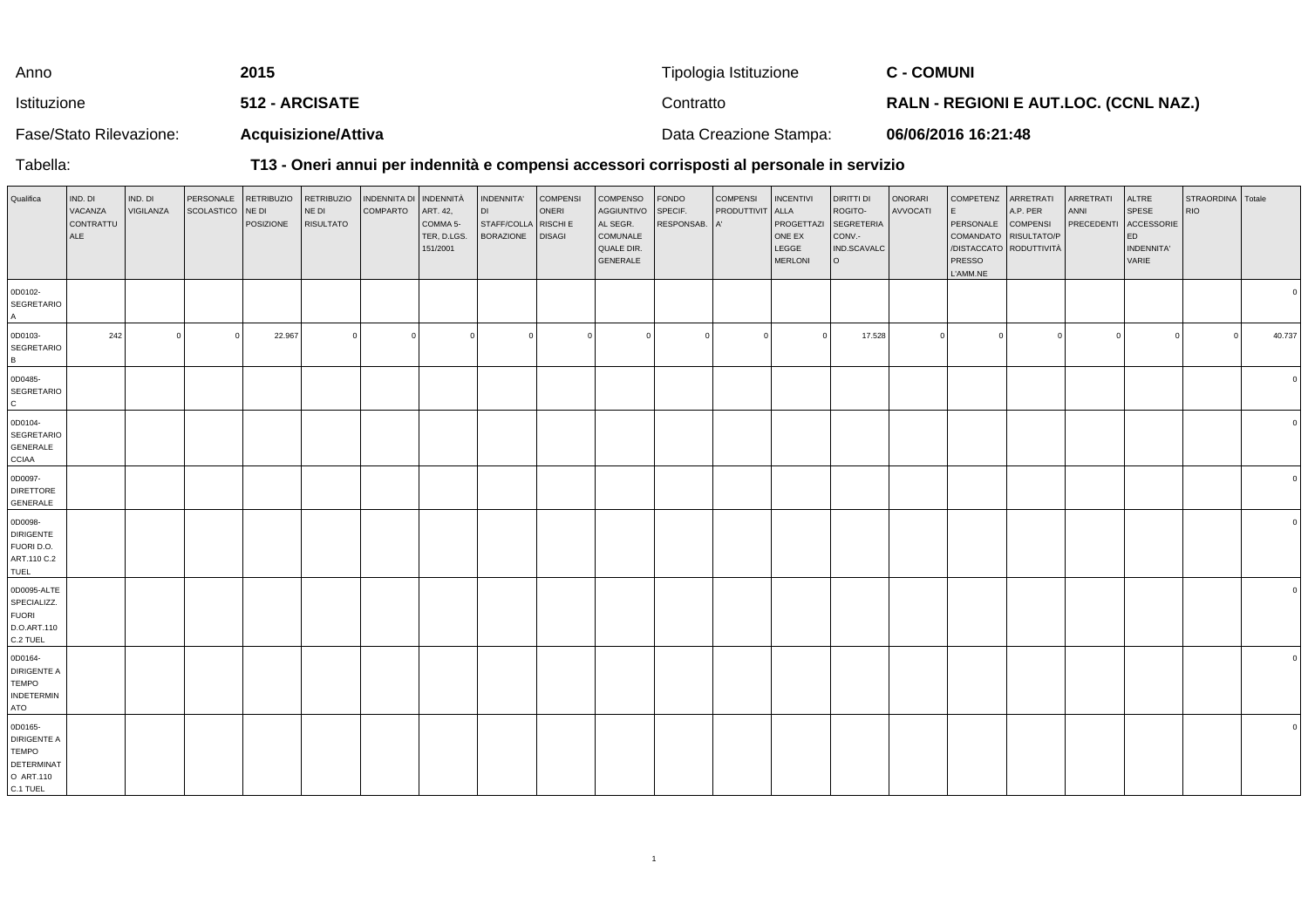| Qualifica                                                                | IND. DI<br>VACANZA<br>CONTRATTU<br>ALE | IND. DI<br>VIGILANZA | PERSONALE<br><b>SCOLASTICO</b> | <b>RETRIBUZIO</b><br>NE DI<br>POSIZIONE | <b>RETRIBUZIO</b><br>NE DI<br><b>RISULTATO</b> | <b>INDENNITA DI</b><br><b>COMPARTO</b> | INDENNITÀ<br>ART. 42,<br>COMMA 5-<br>TER, D.LGS.<br>151/2001 | INDENNITA'<br><b>DI</b><br>STAFF/COLLA<br><b>BORAZIONE</b> | <b>COMPENSI</b><br>ONERI<br>RISCHI E<br><b>DISAGI</b> | COMPENSO<br><b>AGGIUNTIVO</b><br>AL SEGR.<br>COMUNALE<br>QUALE DIR.<br>GENERALE | <b>FONDO</b><br>SPECIF.<br>RESPONSAB. | <b>COMPENSI</b><br>PRODUTTIVIT<br>A' | <b>INCENTIVI</b><br><b>ALLA</b><br>PROGETTAZI<br>ONE EX<br>LEGGE<br><b>MERLONI</b> | DIRITTI DI<br>ROGITO-<br><b>SEGRETERIA</b><br>CONV.-<br>IND.SCAVALC<br>l o | ONORARI<br>AVVOCATI | <b>COMPETENZ</b><br>l E<br>PERSONALE<br>COMANDATO RISULTATO/P<br>/DISTACCATO RODUTTIVITÀ<br>PRESSO<br>L'AMM.NE | ARRETRATI<br>A.P. PER<br><b>COMPENSI</b> | ARRETRATI<br>ANNI<br>PRECEDENTI | ALTRE<br>SPESE<br>ACCESSORIE<br>ED<br>INDENNITA'<br>VARIE | STRAORDINA<br><b>RIO</b> | Totale   |
|--------------------------------------------------------------------------|----------------------------------------|----------------------|--------------------------------|-----------------------------------------|------------------------------------------------|----------------------------------------|--------------------------------------------------------------|------------------------------------------------------------|-------------------------------------------------------|---------------------------------------------------------------------------------|---------------------------------------|--------------------------------------|------------------------------------------------------------------------------------|----------------------------------------------------------------------------|---------------------|----------------------------------------------------------------------------------------------------------------|------------------------------------------|---------------------------------|-----------------------------------------------------------|--------------------------|----------|
| 0D0I95-ALTE<br>SPECIALIZZ.<br>IN D.O.<br>ART.110 C.1<br>TUEL             |                                        |                      |                                |                                         |                                                |                                        |                                                              |                                                            |                                                       |                                                                                 |                                       |                                      |                                                                                    |                                                                            |                     |                                                                                                                |                                          |                                 |                                                           |                          |          |
| 0D6A00-<br>POSIZ. ECON<br>D6 - PROFILI<br>ACCESSO D3                     |                                        |                      |                                |                                         |                                                |                                        |                                                              |                                                            |                                                       |                                                                                 |                                       |                                      |                                                                                    |                                                                            |                     |                                                                                                                |                                          |                                 |                                                           |                          |          |
| 0D6000-<br>POSIZ. ECON.<br>D6 - PROFILO<br>ACCESSO D1                    |                                        |                      |                                |                                         |                                                |                                        |                                                              |                                                            |                                                       |                                                                                 |                                       |                                      |                                                                                    |                                                                            |                     |                                                                                                                |                                          |                                 |                                                           |                          |          |
| 052486-<br>POSIZ.ECON.<br>D5 PROFILI<br>ACCESSO D3                       |                                        |                      |                                |                                         |                                                |                                        |                                                              |                                                            |                                                       |                                                                                 |                                       |                                      |                                                                                    |                                                                            |                     |                                                                                                                |                                          |                                 |                                                           |                          |          |
| 052487-<br>POSIZ.ECON.<br>D5 PROFILI<br>ACCESSO D1                       |                                        |                      |                                |                                         |                                                |                                        |                                                              |                                                            |                                                       |                                                                                 |                                       |                                      |                                                                                    |                                                                            |                     |                                                                                                                |                                          |                                 |                                                           |                          |          |
| 051488-<br>POSIZ.ECON.<br>D4 PROFILI<br>ACCESSO D3                       |                                        |                      |                                |                                         |                                                |                                        |                                                              |                                                            |                                                       |                                                                                 |                                       |                                      |                                                                                    |                                                                            |                     |                                                                                                                |                                          |                                 |                                                           |                          | $\Omega$ |
| 051489-<br>POSIZ.ECON.<br>D4 PROFILI<br>ACCESSO D1                       | 190                                    | $\Omega$             | $\overline{0}$                 | 11.880                                  | 3.153                                          | 623                                    | $\Omega$                                                     | $\Omega$                                                   | $\Omega$                                              |                                                                                 | $\Omega$                              | $\Omega$                             | $\Omega$                                                                           | $\overline{0}$                                                             | $\Omega$            | $\Omega$                                                                                                       |                                          | $\Omega$                        | $\overline{0}$                                            | $\circ$                  | 15.846   |
| 058000-<br>POSIZIONE<br><b>ECONOMICA</b><br>DI ACCESSO<br>D <sub>3</sub> |                                        |                      |                                |                                         |                                                |                                        |                                                              |                                                            |                                                       |                                                                                 |                                       |                                      |                                                                                    |                                                                            |                     |                                                                                                                |                                          |                                 |                                                           |                          | $\Omega$ |
| 050000-<br>POSIZIONE<br><b>ECONOMICA</b><br>D <sub>3</sub>               | 730                                    | $\Omega$             | $\overline{0}$                 | 46.080                                  | 12.230                                         | 2.491                                  | $\Omega$                                                     | $\overline{0}$                                             | $\Omega$                                              | $\Omega$                                                                        | $\Omega$                              | $\Omega$                             | $\Omega$                                                                           | $\overline{0}$                                                             | $\Omega$            | $\Omega$                                                                                                       | $\Omega$                                 | $\Omega$                        | 6.660                                                     | $\Omega$                 | 68.191   |
| 049000-<br>POSIZIONE<br><b>ECONOMICA</b><br>D <sub>2</sub>               | 167                                    | 1.105                | $\overline{0}$                 | 11.337                                  | 3.026                                          | 619                                    | $\Omega$                                                     | $\Omega$                                                   | $\Omega$                                              |                                                                                 | $\Omega$                              | $\Omega$                             | $\Omega$                                                                           | $\overline{0}$                                                             | $\Omega$            |                                                                                                                |                                          | $\Omega$                        | $\overline{0}$                                            | $\Omega$                 | 16.254   |
| 057000-<br>POSIZIONE<br><b>ECONOMICA</b><br>DI ACCESSO<br>D1             | 556                                    | $\Omega$             | $\Omega$                       | 21.089                                  | 5.065                                          | 2.171                                  | $\Omega$                                                     | $\Omega$                                                   | $\Omega$                                              |                                                                                 | $\Omega$                              | $\overline{0}$                       | $\Omega$                                                                           | $\overline{0}$                                                             | $\Omega$            | $\Omega$                                                                                                       |                                          | $\Omega$                        | $\circ$                                                   | $\Omega$                 | 28.881   |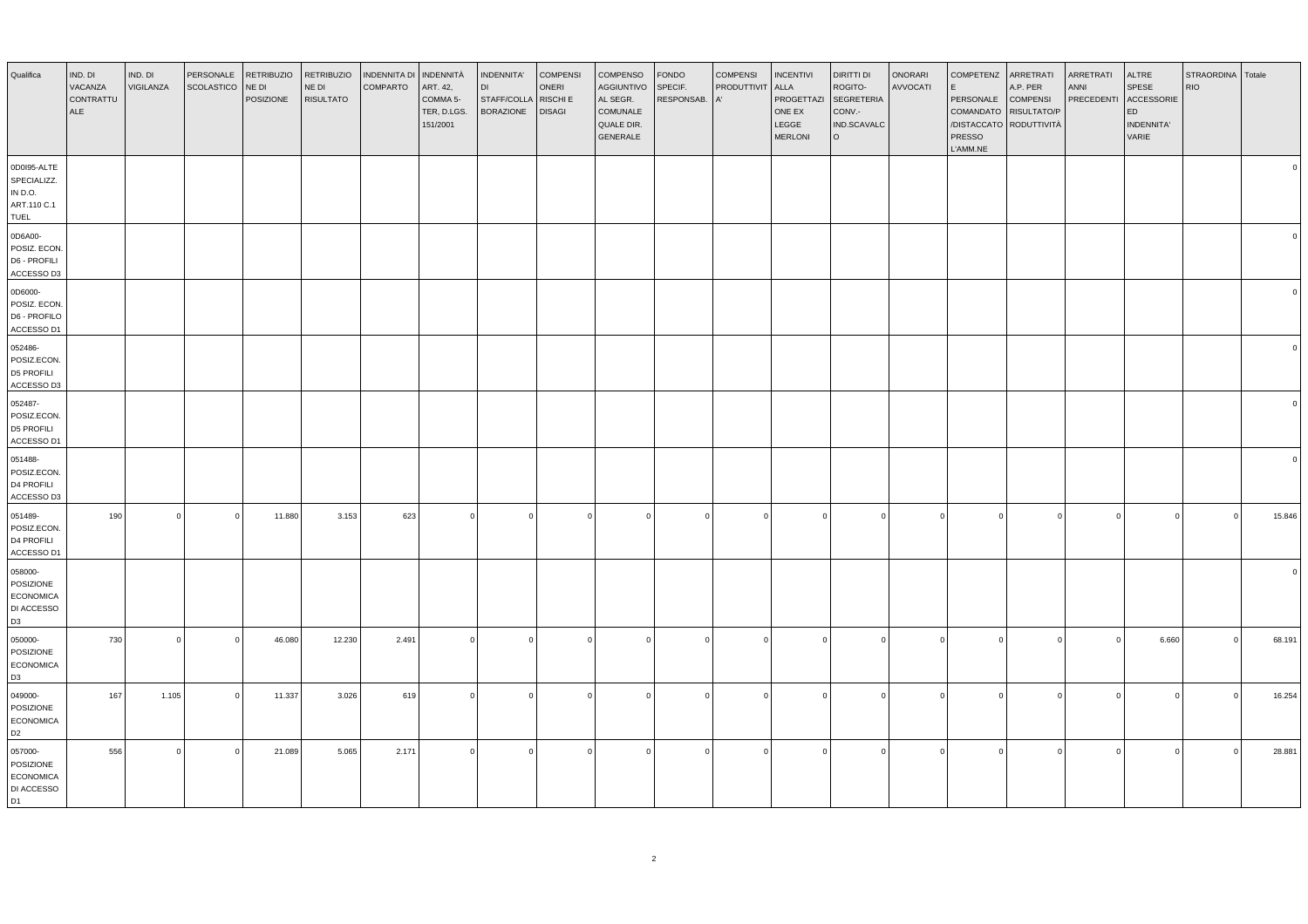| Qualifica                                                    | IND. DI<br>VACANZA<br>CONTRATTU<br><b>ALE</b> | IND. DI<br>VIGILANZA | PERSONALE<br>SCOLASTICO | <b>RETRIBUZIO</b><br>NE DI<br>POSIZIONE | <b>RETRIBUZIO</b><br>NE DI<br><b>RISULTATO</b> | <b>INDENNITA DI</b><br><b>COMPARTO</b> | INDENNITÀ<br>ART. 42,<br>COMMA 5-<br>TER, D.LGS.<br>151/2001 | INDENNITA'<br>STAFF/COLLA<br><b>BORAZIONE</b> | <b>COMPENSI</b><br>ONERI<br>RISCHI E<br><b>DISAGI</b> | COMPENSO<br>AGGIUNTIVO<br>AL SEGR.<br>COMUNALE<br>QUALE DIR.<br>GENERALE | <b>FONDO</b><br>SPECIF.<br>RESPONSAB. | <b>COMPENSI</b><br>PRODUTTIVIT | <b>INCENTIVI</b><br>ALLA<br>PROGETTAZI<br>ONE EX<br>LEGGE<br><b>MERLONI</b> | DIRITTI DI<br>ROGITO-<br><b>SEGRETERIA</b><br>CONV.-<br>IND.SCAVALC<br>l O | <b>ONORARI</b><br>AVVOCATI | <b>COMPETENZ</b><br>E<br>PERSONALE<br>COMANDATO RISULTATO/P<br>/DISTACCATO RODUTTIVITÀ<br><b>PRESSO</b><br>L'AMM.NE | ARRETRATI<br>A.P. PER<br><b>COMPENSI</b> | ARRETRATI<br><b>ANNI</b><br>PRECEDENTI | ALTRE<br><b>SPESE</b><br>ACCESSORIE<br>ED<br>INDENNITA'<br>VARIE | STRAORDINA<br><b>RIO</b> | Totale   |
|--------------------------------------------------------------|-----------------------------------------------|----------------------|-------------------------|-----------------------------------------|------------------------------------------------|----------------------------------------|--------------------------------------------------------------|-----------------------------------------------|-------------------------------------------------------|--------------------------------------------------------------------------|---------------------------------------|--------------------------------|-----------------------------------------------------------------------------|----------------------------------------------------------------------------|----------------------------|---------------------------------------------------------------------------------------------------------------------|------------------------------------------|----------------------------------------|------------------------------------------------------------------|--------------------------|----------|
| 046000-<br>POSIZIONE<br><b>ECONOMICA</b><br>C5               |                                               |                      |                         |                                         |                                                |                                        |                                                              |                                               |                                                       |                                                                          |                                       |                                |                                                                             |                                                                            |                            |                                                                                                                     |                                          |                                        |                                                                  |                          | $\Omega$ |
| 045000-<br>POSIZIONE<br><b>ECONOMICA</b><br>C4               | 317                                           | $\Omega$             | $\Omega$                | 1.903                                   | $\Omega$                                       | 1.092                                  | $\Omega$                                                     | $\overline{0}$                                | 206                                                   |                                                                          | $\mathbf 0$                           | $\overline{0}$                 | $\Omega$                                                                    | $\overline{0}$                                                             | $\mathbf 0$                | $\Omega$                                                                                                            |                                          | $\overline{0}$                         | 75                                                               | 16                       | 3.609    |
| 043000-<br>POSIZIONE<br><b>ECONOMICA</b><br>C3               | 1.229                                         | 1.089                | 5.702                   | $\circ$                                 | $\Omega$                                       | 4.383                                  | $\Omega$                                                     | $\overline{0}$                                | 5.046                                                 |                                                                          | $\overline{0}$                        | $\Omega$                       | $\Omega$                                                                    | $\overline{0}$                                                             | $\Omega$                   | $\Omega$                                                                                                            | $\Omega$                                 | $\Omega$                               | $\overline{0}$                                                   | 14                       | 17.463   |
| 042000-<br>POSIZIONE<br><b>ECONOMICA</b><br>C <sub>2</sub>   | 299                                           | 1.111                | 1.425                   | 3.431                                   | $\Omega$                                       | 1.099                                  | $\Omega$                                                     | $\overline{0}$                                | 1.978                                                 |                                                                          | $\overline{0}$                        | $\Omega$                       | $\Omega$                                                                    | $\overline{0}$                                                             | $\Omega$                   | $\Omega$                                                                                                            | $\Omega$                                 | $\Omega$                               | $\overline{0}$                                                   | 398                      | 9.741    |
| 056000-<br>POSIZIONE<br><b>ECONOMICA</b><br>DI ACCESSO<br>C1 | 2.421                                         | 3.320                | $\Omega$                | 10.513                                  | $\Omega$                                       | 8.996                                  | $\Omega$                                                     | $\overline{0}$                                | 15.071                                                | $\Omega$                                                                 | $\circ$                               | $\Omega$                       | $\Omega$                                                                    | $\overline{0}$                                                             | $\Omega$                   | $\Omega$                                                                                                            | $\Omega$                                 | $\Omega$                               | 599                                                              | 1.608                    | 42.528   |
| 0B7A00-<br>POSIZ. ECON.<br><b>B7 - PROFILO</b><br>ACCESSO B3 |                                               |                      |                         |                                         |                                                |                                        |                                                              |                                               |                                                       |                                                                          |                                       |                                |                                                                             |                                                                            |                            |                                                                                                                     |                                          |                                        |                                                                  |                          |          |
| 0B7000-<br>POSIZ. ECON.<br><b>B7 - PROFILO</b><br>ACCESSO B1 |                                               |                      |                         |                                         |                                                |                                        |                                                              |                                               |                                                       |                                                                          |                                       |                                |                                                                             |                                                                            |                            |                                                                                                                     |                                          |                                        |                                                                  |                          |          |
| 038490-<br>POSIZ.ECON.<br><b>B6 PROFILI</b><br>ACCESSO B3    | 144                                           |                      | $\cap$                  | $\mathbf 0$                             | $\Omega$                                       | 472                                    | $\Omega$                                                     | $\Omega$                                      | 1.490                                                 |                                                                          | $\Omega$                              | $\Omega$                       | $\Omega$                                                                    | $\Omega$                                                                   | $\Omega$                   |                                                                                                                     |                                          | $\Omega$                               | 1.645                                                            | 915                      | 4.666    |
| 038491-<br>POSIZ.ECON.<br><b>B6 PROFILI</b><br>ACCESSO B1    |                                               |                      |                         |                                         |                                                |                                        |                                                              |                                               |                                                       |                                                                          |                                       |                                |                                                                             |                                                                            |                            |                                                                                                                     |                                          |                                        |                                                                  |                          |          |
| 037492-<br>POSIZ.ECON.<br><b>B5 PROFILI</b><br>ACCESSO B3    |                                               |                      |                         |                                         |                                                |                                        |                                                              |                                               |                                                       |                                                                          |                                       |                                |                                                                             |                                                                            |                            |                                                                                                                     |                                          |                                        |                                                                  |                          |          |
| 037493-<br>POSIZ.ECON.<br><b>B5 PROFILI</b><br>ACCESSO B1    |                                               |                      |                         |                                         |                                                |                                        |                                                              |                                               |                                                       |                                                                          |                                       |                                |                                                                             |                                                                            |                            |                                                                                                                     |                                          |                                        |                                                                  |                          |          |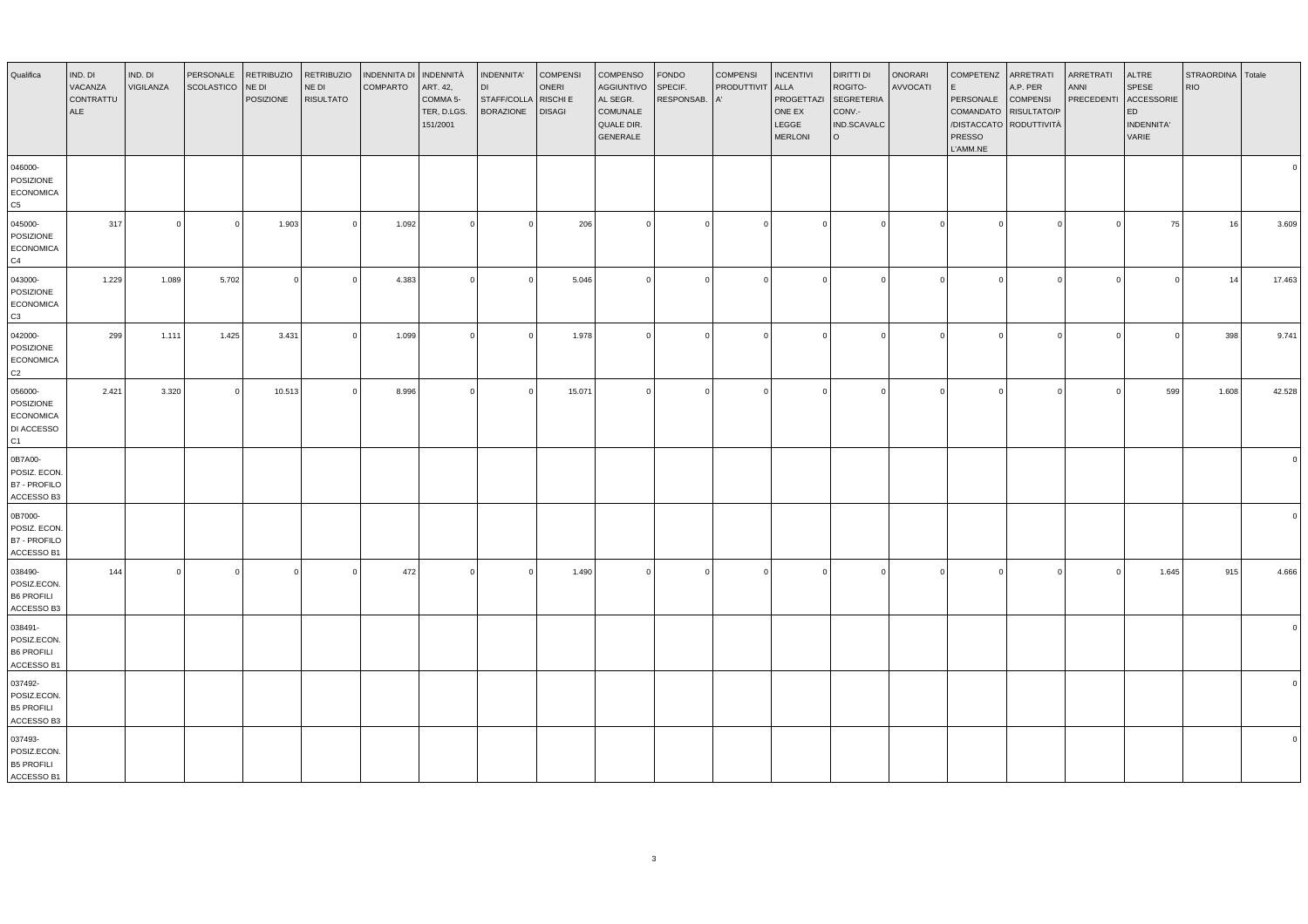| Qualifica                                                           | IND. DI<br>VACANZA<br>CONTRATTU<br>ALE | IND. DI<br>VIGILANZA    | PERSONALE<br>SCOLASTICO | RETRIBUZIO<br>NE DI<br>POSIZIONE | <b>RETRIBUZIO</b><br>NE DI<br><b>RISULTATO</b> | INDENNITA DI<br><b>COMPARTO</b> | <b>INDENNITÀ</b><br>ART. 42,<br>COMMA 5-<br>TER, D.LGS.<br>151/2001 | INDENNITA'<br>STAFF/COLLA<br><b>BORAZIONE</b> | <b>COMPENSI</b><br>ONERI<br>RISCHI E<br><b>DISAGI</b> | COMPENSO<br>AGGIUNTIVO<br>AL SEGR.<br>COMUNALE<br>QUALE DIR.<br>GENERALE | <b>FONDO</b><br>SPECIF.<br>RESPONSAB. | <b>COMPENSI</b><br>PRODUTTIVIT<br>IA' | <b>INCENTIVI</b><br>ALLA<br>PROGETTAZI<br>ONE EX<br>LEGGE<br><b>MERLONI</b> | DIRITTI DI<br>ROGITO-<br><b>SEGRETERIA</b><br>CONV.-<br>IND.SCAVALC<br>$\circ$ | <b>ONORARI</b><br>AVVOCATI | <b>COMPETENZ</b><br>l E<br>PERSONALE<br>COMANDATO<br>/DISTACCATO RODUTTIVITÀ<br>PRESSO<br>L'AMM.NE | ARRETRATI<br>A.P. PER<br><b>COMPENSI</b><br>RISULTATO/P | ARRETRATI<br>ANNI<br>PRECEDENTI | ALTRE<br>SPESE<br>ACCESSORIE<br>ED<br>INDENNITA'<br>VARIE | STRAORDINA Totale<br><b>RIO</b> |          |
|---------------------------------------------------------------------|----------------------------------------|-------------------------|-------------------------|----------------------------------|------------------------------------------------|---------------------------------|---------------------------------------------------------------------|-----------------------------------------------|-------------------------------------------------------|--------------------------------------------------------------------------|---------------------------------------|---------------------------------------|-----------------------------------------------------------------------------|--------------------------------------------------------------------------------|----------------------------|----------------------------------------------------------------------------------------------------|---------------------------------------------------------|---------------------------------|-----------------------------------------------------------|---------------------------------|----------|
| 036494-<br>POSIZ.ECON.<br><b>B4 PROFILI</b><br>ACCESSO B3           |                                        |                         |                         |                                  |                                                |                                 |                                                                     |                                               |                                                       |                                                                          |                                       |                                       |                                                                             |                                                                                |                            |                                                                                                    |                                                         |                                 |                                                           |                                 |          |
| 036495-<br>POSIZ.ECON.<br><b>B4 PROFILI</b><br>ACCESSO B1           | 277                                    | $\overline{\mathbf{0}}$ | $\mathbf{0}$            | $\circ$                          | $\Omega$                                       | 891                             | $\Omega$                                                            | $\overline{0}$                                | 3.334                                                 | $\Omega$                                                                 | $\circ$                               | $\overline{0}$                        | $\Omega$                                                                    | $\overline{0}$                                                                 | $\Omega$                   | $\circ$                                                                                            | $\Omega$                                                | $\Omega$                        | 122                                                       | 347                             | 4.971    |
| 055000-<br>POSIZIONE<br><b>ECONOMICA</b><br>DI ACCESSO<br><b>B3</b> |                                        |                         |                         |                                  |                                                |                                 |                                                                     |                                               |                                                       |                                                                          |                                       |                                       |                                                                             |                                                                                |                            |                                                                                                    |                                                         |                                 |                                                           |                                 |          |
| 034000-<br>POSIZIONE<br><b>ECONOMICA</b><br><b>B3</b>               | 137                                    | $\overline{0}$          | $\mathbf{0}$            | $\circ$                          | $\overline{0}$                                 | 446                             | $\Omega$                                                            | $\overline{0}$                                | 776                                                   | $\Omega$                                                                 | $\circ$                               | $\overline{0}$                        | $\Omega$                                                                    | $\overline{0}$                                                                 | $\Omega$                   | $\Omega$                                                                                           | $\Omega$                                                | $\Omega$                        | 61                                                        | $\overline{0}$                  | 1.420    |
| 032000-<br>POSIZIONE<br><b>ECONOMICA</b><br><b>B2</b>               |                                        |                         |                         |                                  |                                                |                                 |                                                                     |                                               |                                                       |                                                                          |                                       |                                       |                                                                             |                                                                                |                            |                                                                                                    |                                                         |                                 |                                                           |                                 | $\Omega$ |
| 054000-<br>POSIZIONE<br><b>ECONOMICA</b><br>DI ACCESSO<br><b>B1</b> | 331                                    | $^{\circ}$              | $\overline{0}$          | $\circ$                          | $\Omega$                                       | 1.206                           | $\Omega$                                                            | $\overline{\mathbf{0}}$                       | 1.176                                                 | $\Omega$                                                                 | $\mathbf 0$                           | $\Omega$                              | $\Omega$                                                                    | $\Omega$                                                                       | $\Omega$                   | $\Omega$                                                                                           | $\Omega$                                                | $\Omega$                        | 165                                                       | 169                             | 3.047    |
| 0A5000-<br>POSIZIONE<br><b>ECONOMICA</b><br>A5                      |                                        |                         |                         |                                  |                                                |                                 |                                                                     |                                               |                                                       |                                                                          |                                       |                                       |                                                                             |                                                                                |                            |                                                                                                    |                                                         |                                 |                                                           |                                 |          |
| 028000-<br>POSIZIONE<br><b>ECONOMICA</b><br>A4                      |                                        |                         |                         |                                  |                                                |                                 |                                                                     |                                               |                                                       |                                                                          |                                       |                                       |                                                                             |                                                                                |                            |                                                                                                    |                                                         |                                 |                                                           |                                 |          |
| 027000-<br>POSIZIONE<br><b>ECONOMICA</b><br>A3                      |                                        |                         |                         |                                  |                                                |                                 |                                                                     |                                               |                                                       |                                                                          |                                       |                                       |                                                                             |                                                                                |                            |                                                                                                    |                                                         |                                 |                                                           |                                 |          |
| 025000-<br>POSIZIONE<br><b>ECONOMICA</b><br>A2                      |                                        |                         |                         |                                  |                                                |                                 |                                                                     |                                               |                                                       |                                                                          |                                       |                                       |                                                                             |                                                                                |                            |                                                                                                    |                                                         |                                 |                                                           |                                 |          |
| 053000-<br>POSIZIONE<br><b>ECONOMICA</b><br>DI ACCESSO<br>A1        |                                        |                         |                         |                                  |                                                |                                 |                                                                     |                                               |                                                       |                                                                          |                                       |                                       |                                                                             |                                                                                |                            |                                                                                                    |                                                         |                                 |                                                           |                                 |          |

4